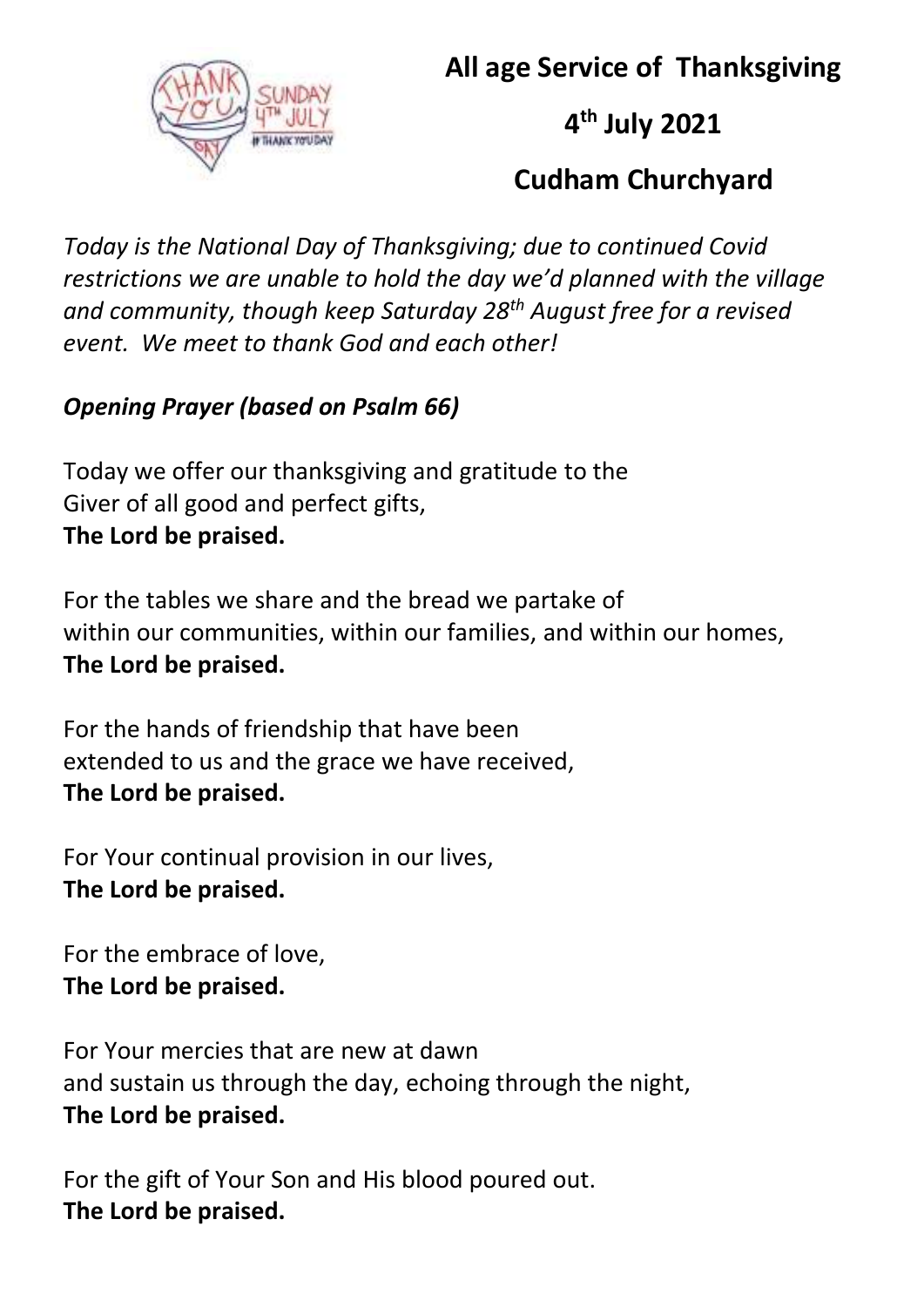For the new life that beats within us now. **The Lord be praised.**

In all things, we give You thanks and join with creation's song, **Great is the Lord and most worthy to be praised!**

## *After a moment to look around us the leader prays.*

God of all creation, Thank you for the wonderful things you have made. Thank you for the universe full of stars and planets. Thank you for our world, full of life. Thank you for making each one of us. Thank you for loving each one of us. **Take these gifts we now offer back to you. May they be used to the glory of your name.**

#### *HYMN* **–** *as we are outside we can all sing!*

**Now thank we all our God, with heart and hands and voices, Who wondrous things has done, in whom His world rejoices; Who from our mother's arms has blessed us on our way With countless gifts of love, and still is ours today.**

**O may this bounteous God through all our life be near us, With ever joyful hearts and blessed peace to cheer us; And keep us in His grace, and guide us when perplexed; And free us from all ills, in this world and the next!**

**All praise and thanks to God the Father now be given; The Son and Him who reigns with them in highest Heaven; The one eternal God, whom earth and Heaven adore; For as it was, is now, and shall be evermore.**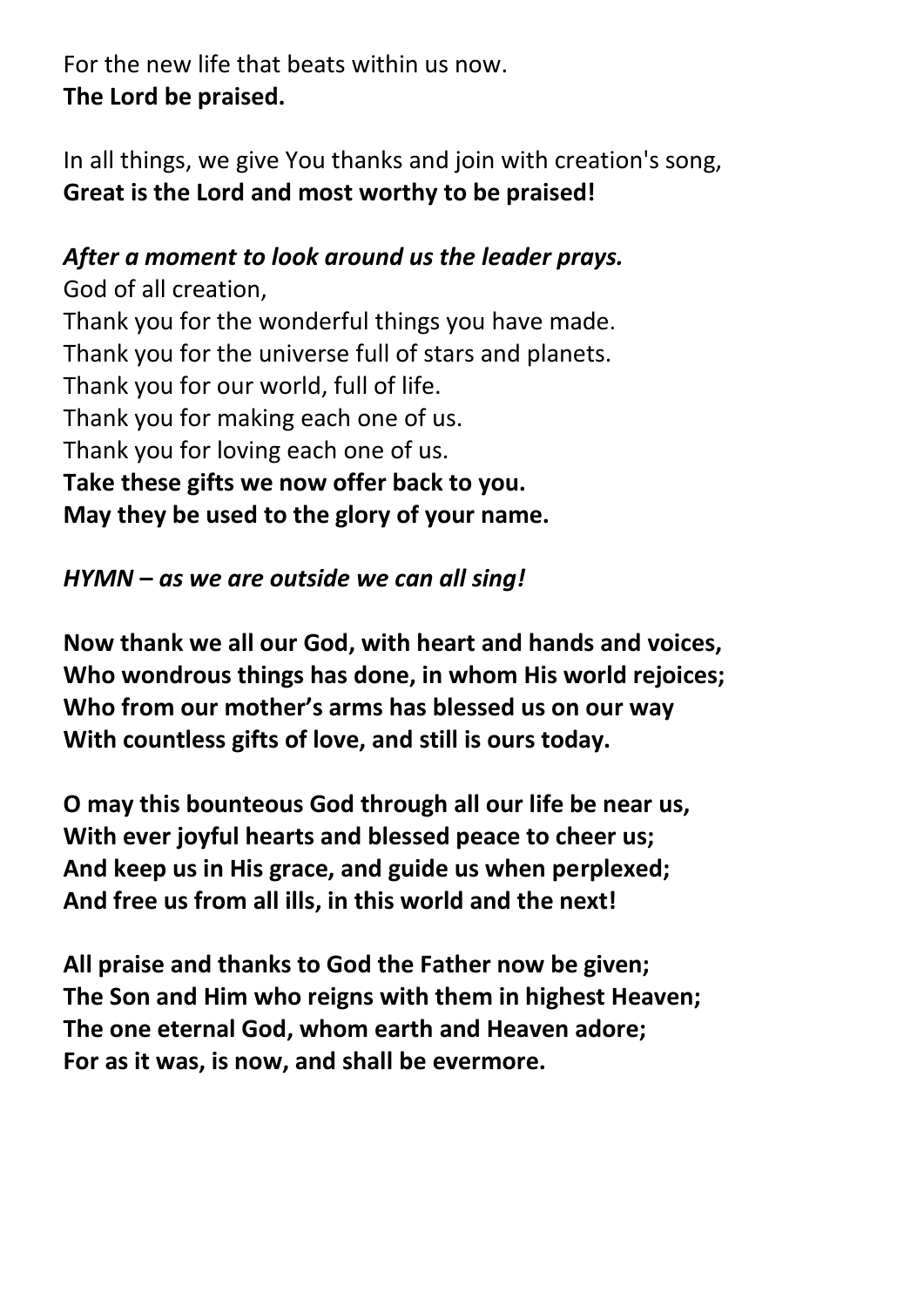## *Prayer of Confession* **–** *with moments to pause and reflect*

Father God, you have given us so much, but too often we take those gifts for granted, or as something to which we are entitled.

You call us to live in caring community, but too often we place our wants and needs first, with those of others a distant second.

You call us to share Your gifts with the world around us, but we are worried that there may not be enough, and our worrying gets in the way of our sharing.

For all the times when we mistreat and misuse Your gifts, for all the times we assume that we get what we have by ourselves, forgive us and lead us back to the path of wisdom.

**God is a gracious giver. God is gracious in forgiveness. God calls us to new patterns and new life. We are a forgiven people! Thanks be to God! Amen.**

#### *Bible reading: 1 Thessalonians 5:16-18*

Rejoice always, pray continually, give thanks in all circumstances; for this is God's will for you in Christ Jesus.

This is the Word of the Lord **Thanks be to God!**

#### *Reflection* **–** *Rev John Musson*

## *Creed*

Do you believe and trust in God the Father, source of all being and life, the one for whom we exist? **We believe and trust in him.**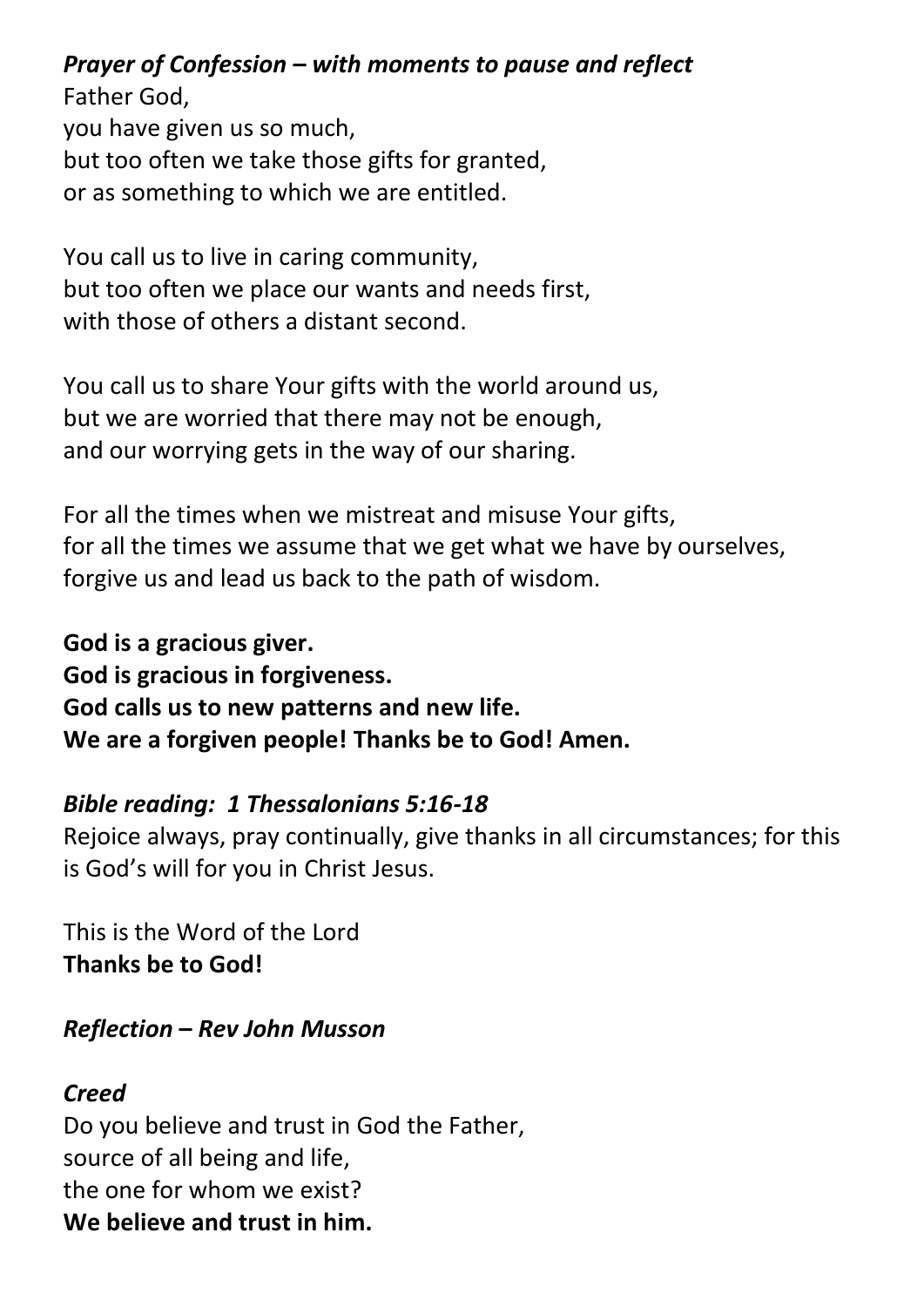Do you believe and trust in God the Son, who took our human nature, died for us and rose again? **We believe and trust in him.**

Do you believe and trust in God the Holy Spirit, who gives life to the people of God and makes Christ known in the world? **We believe and trust in him.**

This is the faith of the Church. **This is our faith. We believe and trust in one God, Father, Son and Holy Spirit. Amen.**

*Song* **I will offer up my life In spirit and truth Pouring out the oil of love As my worship to You In surrender I must give my ev'ry part Lord receive the sacrifice of a broken heart**

**Jesus what can I give What can I bring To so faithful a friend To so loving a King Saviour what can be said What can be sung As a praise of Your name For the things You have done Oh my words could not tell Not even in part Of the debt of love That is owed by this Thankful heart**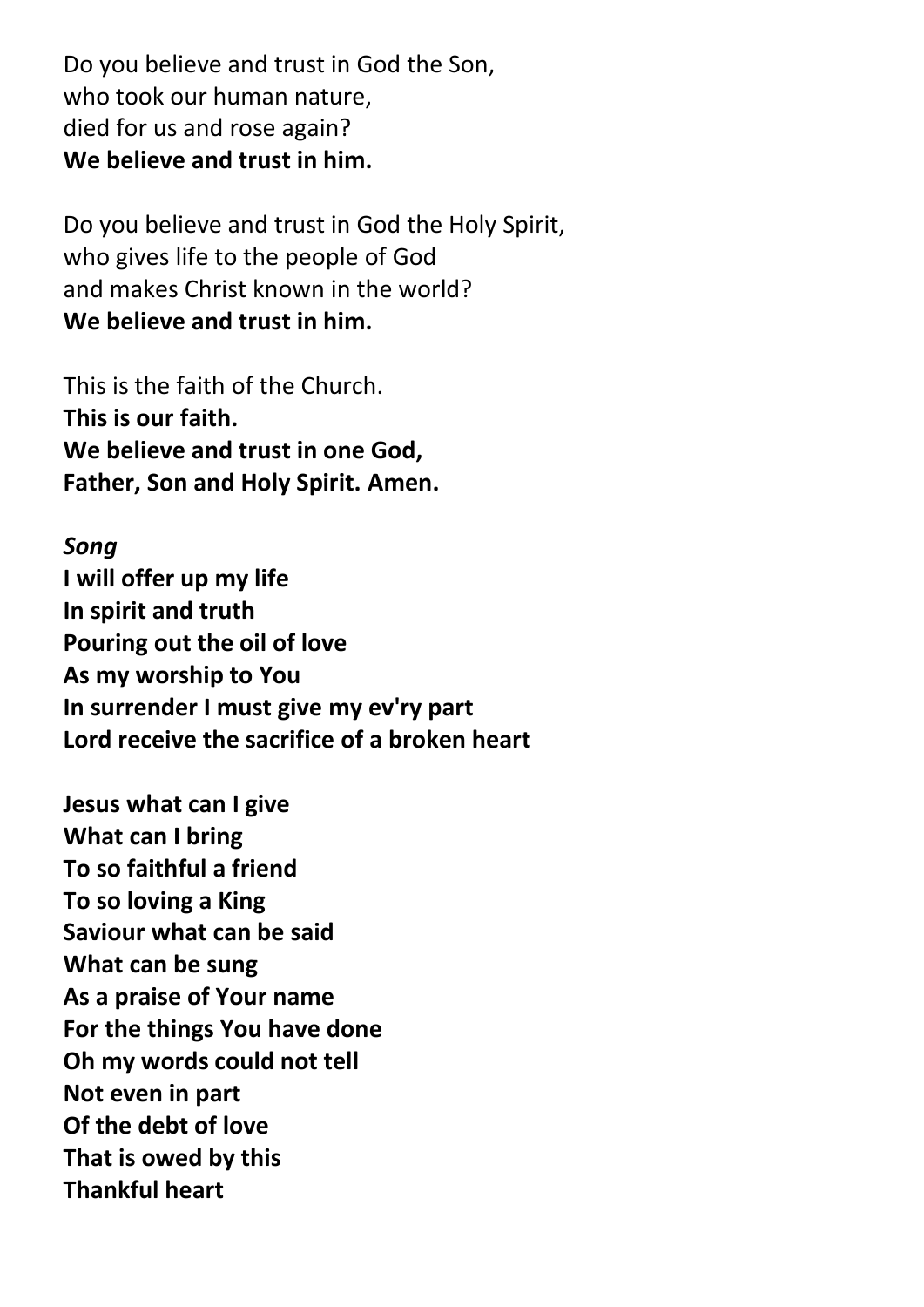**You deserve my every breath For You've paid the great cost Giving up Your life to death Even death on a cross You took all my shame away There defeated my sin Opened up the gates of heaven And have beckoned me in**

**Jesus what can I give What can I bring To so faithful a friend To so loving a King Saviour what can be said What can be sung As a praise of Your name For the things You have done Oh my words could not tell Not even in part Of the debt of love That is owed by this Thankful heart**

#### *Interactive Intercessions – Rev Rach Archer*

#### *Closing Responses*

The world is filled with the glory of God, and we say, **Thank you!** The hills and valleys are filled with colour, and we say, **Thank you!** The vines and trees are filled with fruit, and we say, **Thank you!** Our tables are overflowing with food, and we say, **Thank you!** Our life is filled with love of family and friends, and we say, **Thank you!** We fill this house of God with our voices, saying, **Thank you!**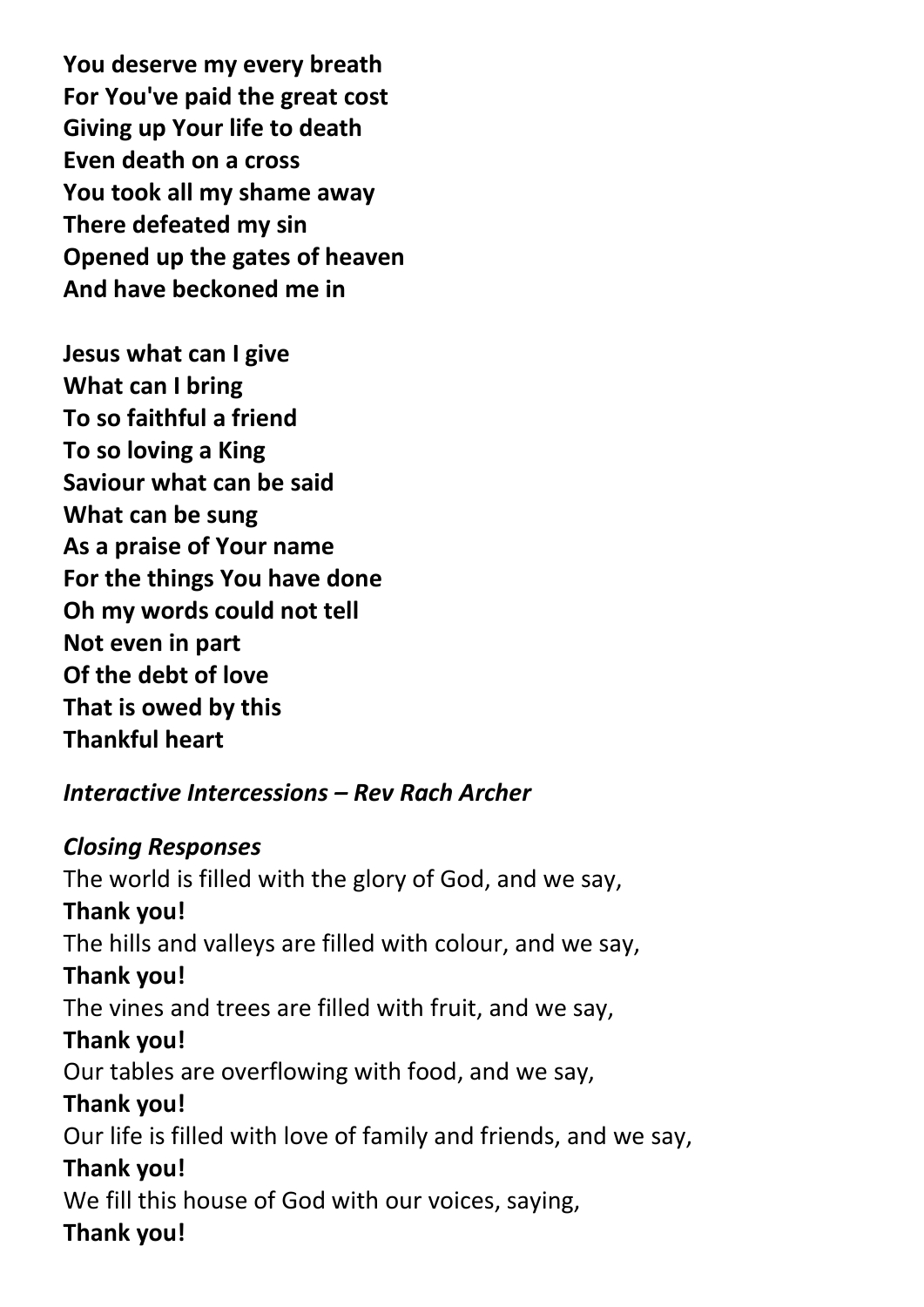*Closing Song* **Bless the Lord O my soul O my soul Worship His holy name Sing like never before O my soul I'll worship Your holy name**

**The sun comes up it's a new day dawning It's time to sing Your song again Whatever may pass and whatever lies before me Let me be singing when the evening comes**

**Bless the Lord O my soul O my soul Worship His holy name Sing like never before O my soul I'll worship Your holy name**

**You're rich in love and You're slow to anger Your name is great and Your heart is kind For all Your goodness I will keep on singing Ten thousand reasons for my heart to find**

**Bless the Lord O my soul O my soul Worship His holy name Sing like never before O my soul I'll worship Your holy name**

**And on that day when my strength is failing The end draws near and my time has come Still my soul will sing Your praise unending Ten thousand years and then forevermore**

**Bless the Lord O my soul O my soul Worship His holy name Sing like never before O my soul I'll worship Your holy name**